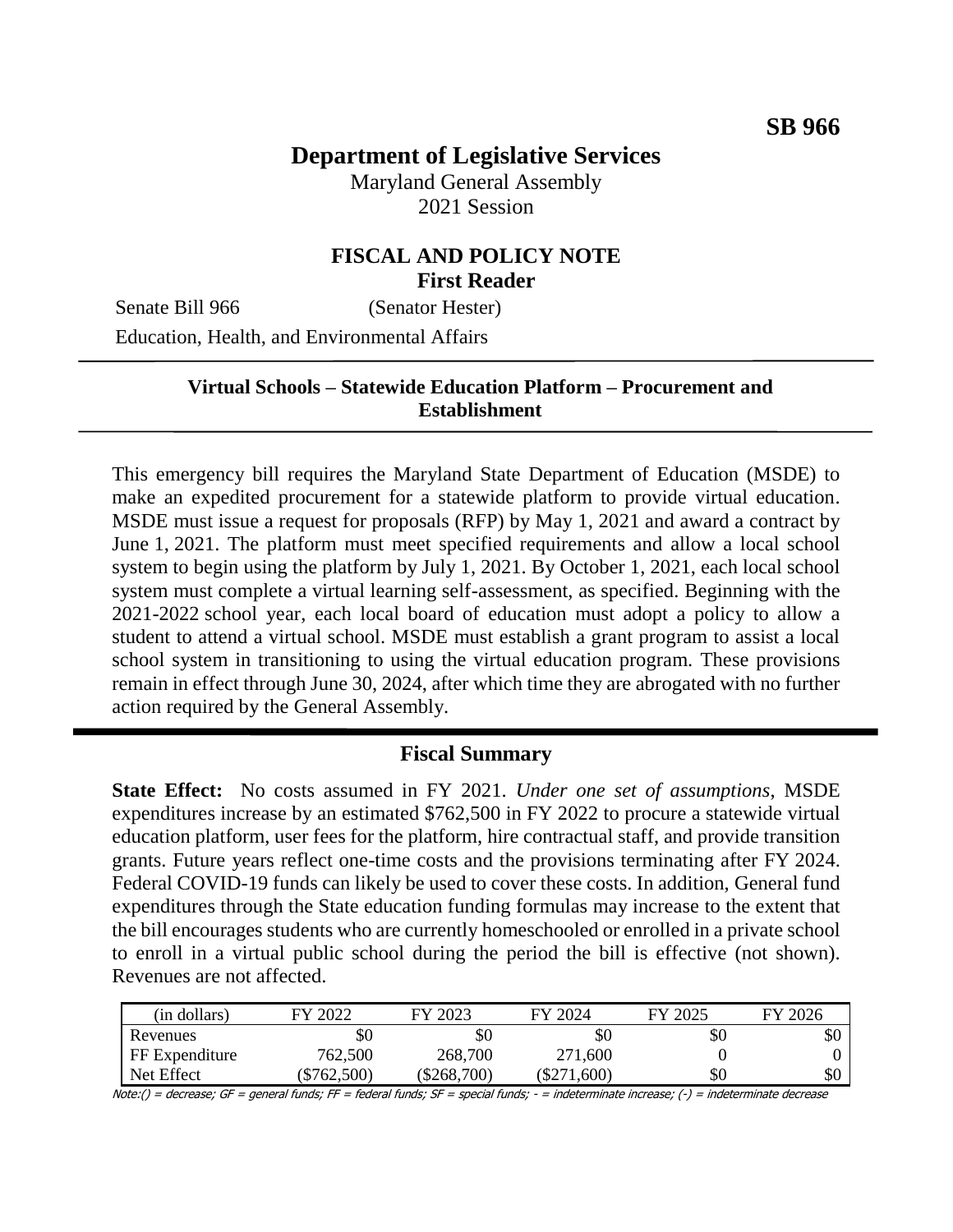**Local Effect:** Local school systems can adopt a policy allowing their students to attend a virtual school using existing resources. Local school system expenditures to provide virtual schooling may decrease due to the statewide platform. State aid for transition grants increases. Local school system and local government expenditures may increase to the extent that the bill encourages students who are currently homeschooled or enrolled in a private school to enroll in a virtual public school. Likewise State aid to local school systems may increase. Any impacts are of limited duration due to the termination date of the bill.

**Small Business Effect:** None.

## **Analysis**

**Bill Summary:** In accordance with the expedited procurement process in the State Finance and Procurement Article, MSDE must issue an RFP for a statewide virtual education platform by May 1, 2021. MSDE must review and evaluate proposals in consultation with specified groups.

The statewide platform to provide virtual education must:

- be based on evidence-based learning standards;
- enable a local school system to opt-in as a virtual district, with distinct virtual schools;
- enable sharing of classes between schools and local school systems, including public charter schools that opt-in to the platform;
- allow a local school system to begin using the platform by July 1, 2021;
- provide equitable access for students with disabilities; and
- allow a local school system to design or customize the curriculum on the platform.

## *Transition Grant Program*

MSDE's transition grants may provide funding for (1) professional development for teachers; (2) preparing and adapting MSDE-approved classes for online teaching; and (3) administrative staff time to support the transition to and customization of the virtual school.

## *Statewide Platform Virtual School Requirements*

Priority enrollment in a virtual school that uses the statewide platform must be given to a student who (1) has a health condition that could lead to a negative health outcome for the student, demonstrated by the student's parent or guardian, if the student were to attend

SB 966/ Page 2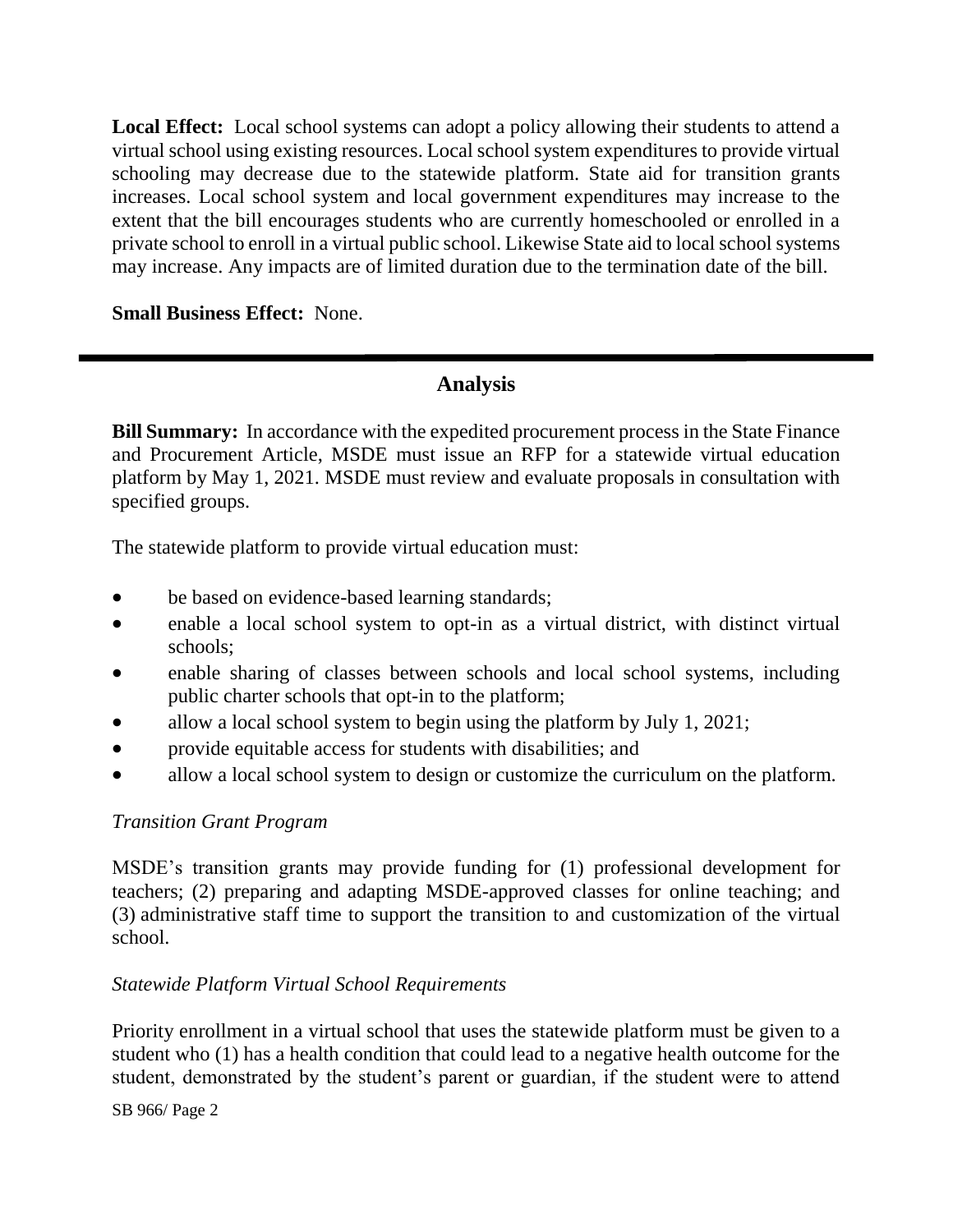school in person (or lives with such an individual) or (2) has demonstrated improved learning outcomes in an online education environment. If demand for enrollment in a virtual school that uses the statewide platform exceeds the virtual school's availability, the entity operating the virtual school must use a lottery to select students for the virtual school.

A virtual school that uses the statewide platform must follow specified high-quality online education standards.

A virtual school may be operated on a year-round basis provided that the 180-day and minimum hour requirements are met.

A teacher employed by a virtual school that uses the statewide platform must (1) have a Maryland teacher's certificate and (2) join the local collective bargaining unit. A teacher employed by a virtual school that uses the statewide platform may not teach in person and in a virtual setting concurrently.

By December 1, 2023, MSDE must conduct and report on an evaluation as specified of each virtual school that uses the statewide platform.

## **Current Law:**

#### *Virtual Schools*

"Virtual school" is defined as a public school established by MSDE or by a local board in which the school uses technology to deliver a significant portion of instruction to its students via the Internet in a virtual or remote setting.

Subject to the approval of MSDE, a local board may establish a virtual school. A virtual school is subject to all applicable federal and State laws and regulations governing the operation of a public school. A student who is eligible for enrollment in a public school in the State may enroll in a virtual school.

Enrolled students must be provided with a sequential curriculum that meets or exceeds the local standards and is approved by SBE as well as regular assessments. Enrolled students must also be provided with the same length of time for learning opportunities per academic year that is required for public school students unless the virtual school can show that a student has demonstrated mastery or completion of the subject area.

A virtual school's curriculum must have an interactive program with *significant* online components.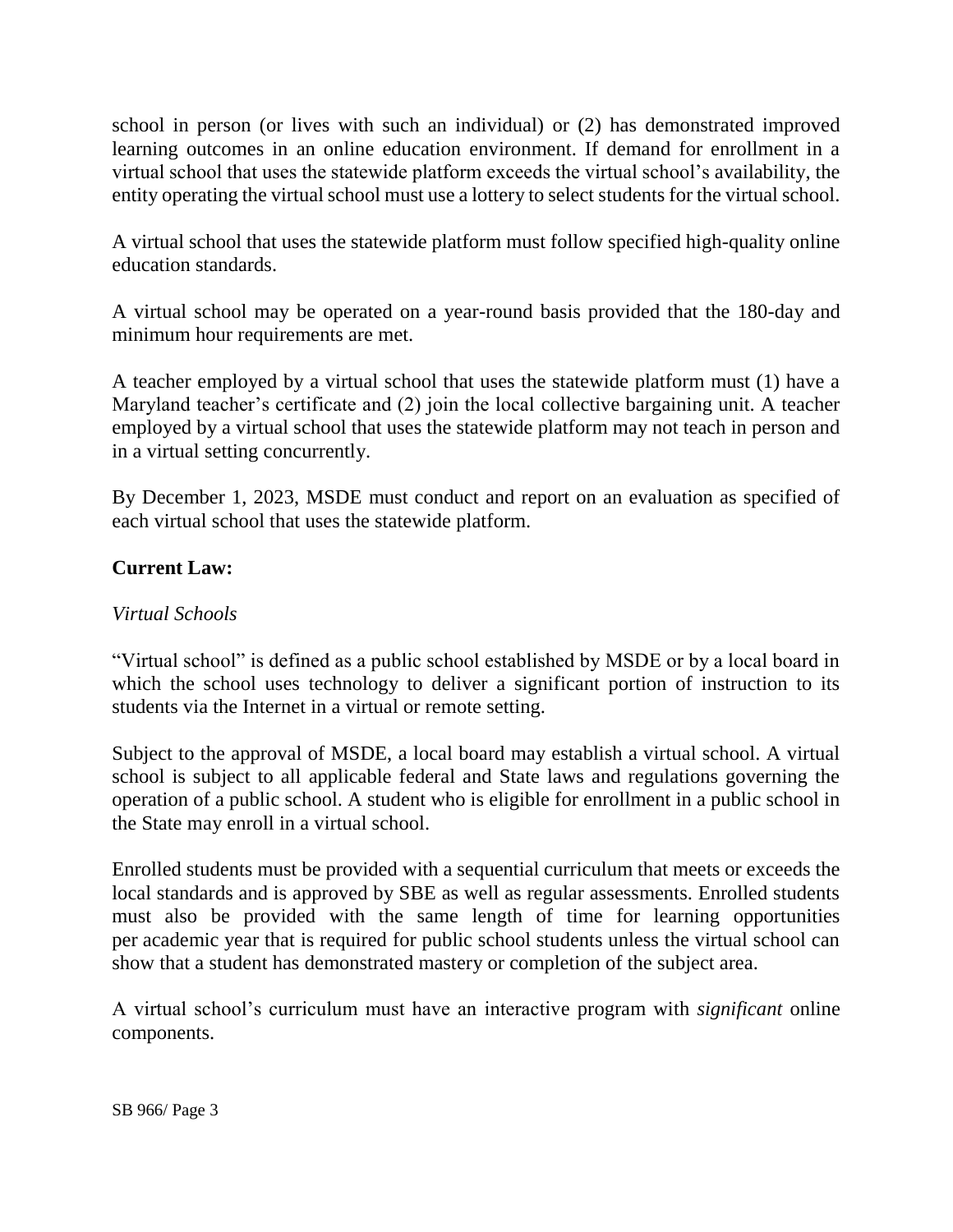A virtual school must provide the parents or guardians of enrolled students with instructional materials, including software, and information on the closest public facility that offers access to a computer, printer, and Internet connection. A virtual school may not provide funds for the purchase of instructional programs or materials to a student or to a student's parent or guardian.

A teacher employed by a virtual school must have a teacher's certificate issued by the State Superintendent. A virtual school must maintain an administrative office in the State that must be considered its principal place of business.

A virtual school must be evaluated each year by its sponsor based on the following criteria: (1) the extent to which the school demonstrates increases in student achievement according to local and State academic standards and (2) the accountability and viability of the virtual school, as demonstrated by its academic, fiscal, and operational performance.

SBE must adopt regulations related to virtual schools, including establishing minimum criteria for the establishment and approval of a virtual school.

## *Collective Bargaining*

A public school employee may refuse to join or participate in the activities of employee organizations.

## *Procurement*

As statute allows procurements with a value of \$50,000 or less to be conducted as small procurements, the *Code of Maryland Regulations* (COMAR) specifies that emergency procurement and expedited procurement procedures are only for procurements with a value greater than \$50,000.

## *Expedited Procurements*

Only the Maryland Port Commission (MPC) and the Maryland Aviation Administration may engage in expedited procurements. Prior to the initiation of an expedited procurement, both the agency head and the Board of Public Works (BPW) must approve the procurement and find that:

- urgent circumstances require prompt action; and
- the need for expedited procurement outweighs the benefits of conducting the procurement on the basis of either competitive sealed proposals or competitive sealed bids.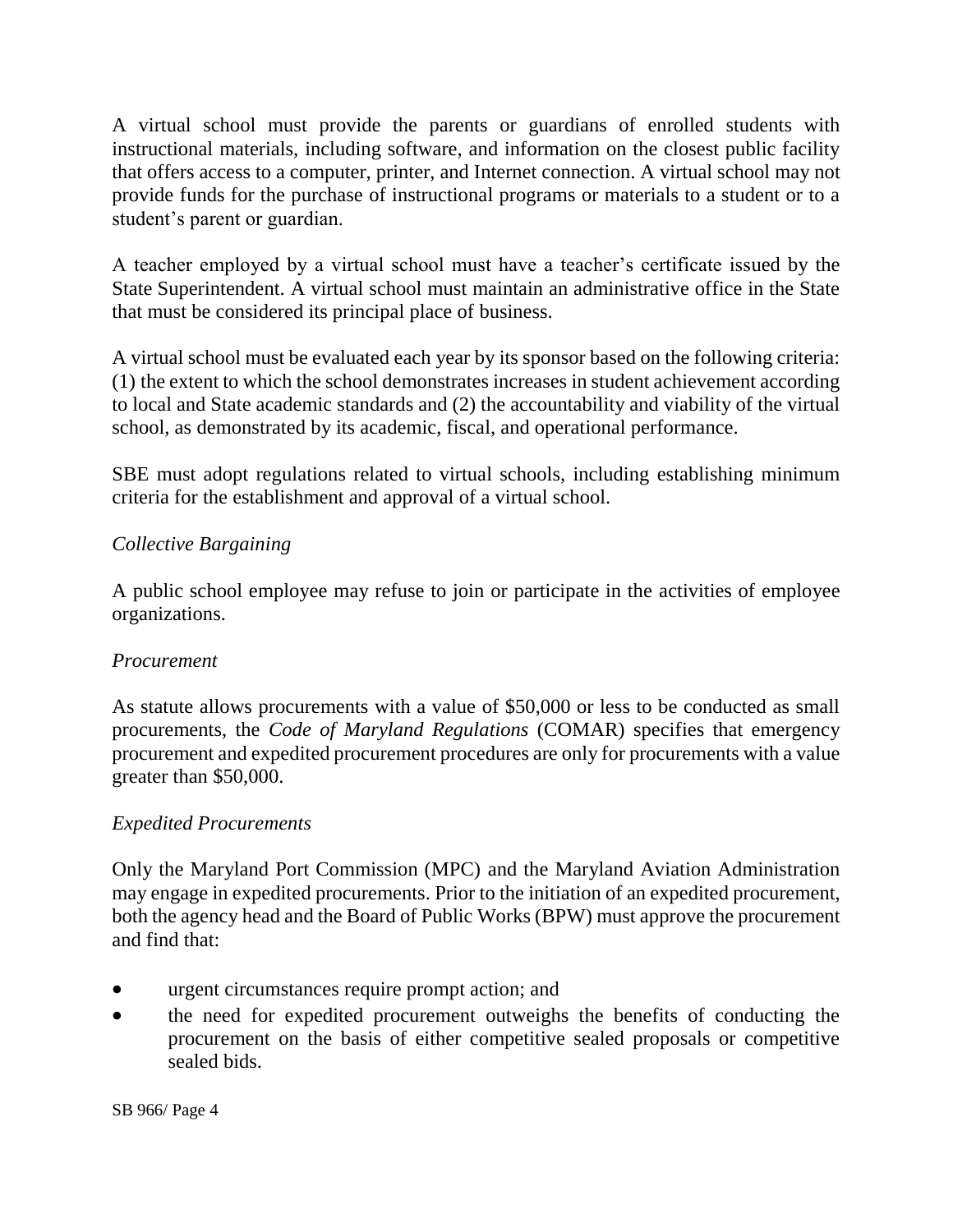In conducting an expedited procurement, the procurement officer must attempt to obtain as much competition as reasonably possible. COMAR requires notice of each expedited procurement to be submitted to BPW within 30 days of contract award, including specified information about each procurement.

#### *Notification and Reporting Requirements*

Within 30 days after the execution and approval of either an emergency or expedited procurement, notification of the contract award must be posted on eMaryland Marketplace.

Within 90 days of the end of each fiscal year, each primary procurement unit must submit a report to the Governor and the General Assembly on each procurement contract awarded during the prior fiscal year. The report must include specified information, including the procurement method used and the basis for the contract award.

#### *Primary Procurement Units*

Primary procurement units are authorized to conduct their own procurements for specified goods and services without the approval of any other Executive Branch agency but still subject to the general oversight of BPW. They are:

- the State Treasurer;
- the Department of General Services (DGS);
- the Maryland Department of Transportation;
- MPC:
- the University System of Maryland;
- Morgan State University; and
- St. Mary's College of Maryland.

**State Expenditures:** DGS advises that even using the expedited procurement process, obtaining a contract will take more than the one-month period allowed by the bill; however, this estimate assumes that a contract can be obtained in the time required by the bill. The Department of Legislative Services advises that it may be possible to expand MSDE's existing learning management system (LMS) to meet the requirements of the bill.

As shown in **Exhibit 1**, *under one set of assumptions*, general fund expenditures increase by an estimated \$762,474 in fiscal 2022 to procure a statewide virtual education platform, user fees for the platform, hire a contractual full-time administrator to operate the platform, and provide transition grants to each local school system in fiscal 2022. Future year costs reflect elimination of one-time costs and termination of the bill after fiscal 2024. Federal funds from COVID-19 relief legislation in 2021 that are set-aside for MSDE, as discussed

SB 966/ Page 5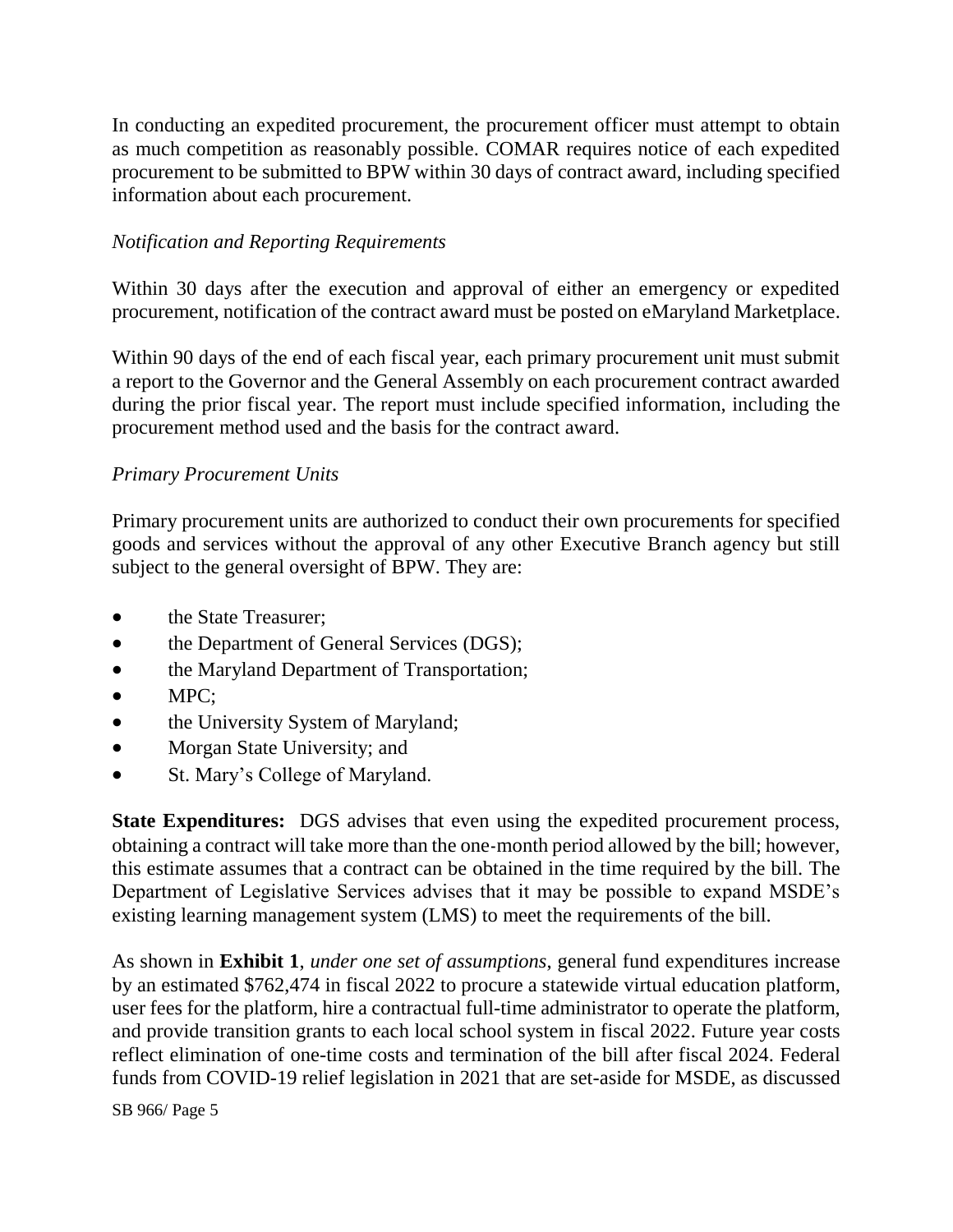further below, can likely be used to cover some if not all of the estimated costs in fiscal 2022 through 2024. To the extent federal funds cannot be used for the bill's purposes, general fund expenditures increase in fiscal 2022 through 2024.

Annual expenditures for the statewide virtual school platform depends on student and local school system demand. This estimate assumes that 5% of students and professional staff use the statewide virtual school platform procured under the bill. This estimate also assumes that the platform must be used to provide virtual schooling and not replace a local school system's need for a LMS for all of their students.

In addition, as explained below, State expenditures increase to the extent that the bill encourages students who are currently homeschooled or enrolled in private school to enroll in a virtual school under the virtual school policy required by the bill. Any such impacts are limited to the time period that the bill is effective, and are not included in the estimate.

## **Exhibit 1 Estimated State Expenditures for Statewide Virtual Platform and Transition Grants Reflects User Fees for 5% of Students and Administrators Fiscal 2022 and 2023**

|                                                   | <b>FY 2022</b> | <b>FY 2023</b> |
|---------------------------------------------------|----------------|----------------|
| Position <sup>1</sup>                             |                |                |
| Salary and Fringe Benefits <sup>1</sup>           | \$94,256       | \$85,575       |
| Statewide Virtual Education Platform <sup>2</sup> | 182,473        | 182,473        |
| Transition Grants <sup>3</sup>                    | 480,000        |                |
| <b>Other Operating Expenses</b>                   | 5,745          | 655            |
| <b>Total State Expenditures</b>                   | \$762,474      | \$268,703      |

<sup>1</sup>One full-time statewide virtual education platform administrator. Additional staff may be required if more than 5% of students and staff use the platform.

<sup>2</sup>User fees for 5% of kindergarten through grade 12 students and 5% of professional staff beginning July 1, 2021 (fiscal 2022).

<sup>3</sup>Reflects \$20,000 per local school system.

Note: This estimate assumes no expenditures in fiscal 2021. This does not reflect any additional State aid expenditures due to currently homeschooled or private school students enrolling in a virtual school.

Source: Department of Legislative Services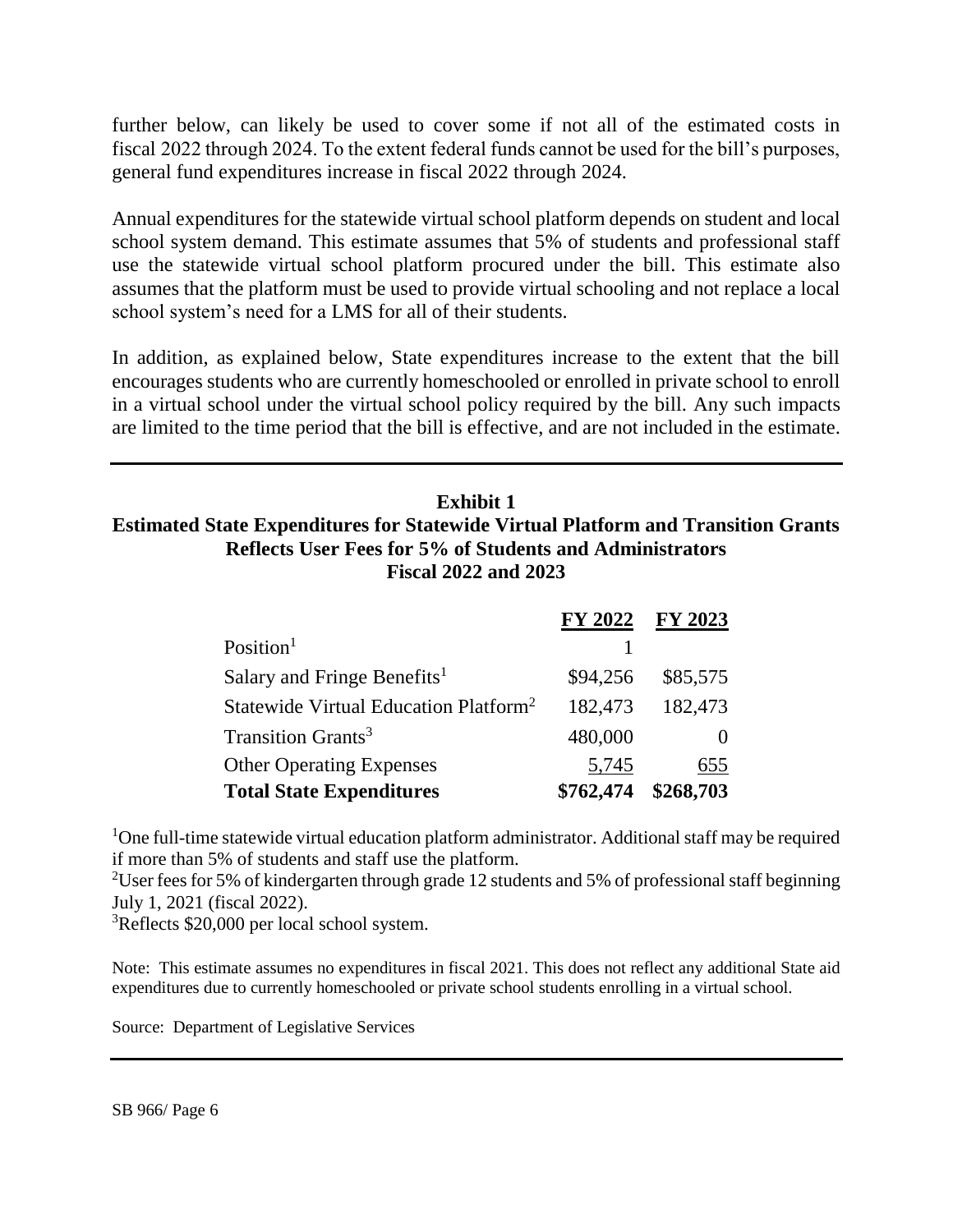#### *Statewide Virtual Education Platform*

By July 1, 2021, MSDE must establish a statewide virtual education platform for use in all public schools in the State. Thus, *under one set of assumptions*, expenditures increase by an estimated \$282,435 in fiscal 2022. This estimate reflects MSDE hiring one full-time contractual administrator on July 1, 2021, to implement and manage the statewide virtual education platform and purchasing an annual user fee for 5% of kindergarten through grade 12 public school students and 5% of teachers in the State using MSDE's existing LMS for fiscal 2022 through 2024.

Even though this is an emergency bill and requires a contract to be awarded by June 1, 2021, this estimate assumes no costs in fiscal 2021. It is assumed that no additional user fees will be paid until fiscal 2022, for the 2021-2022 school year. Local school systems already have virtual education platforms in place for the 2020-2021 school year (fiscal 2021). Further, it is assumed that the virtual education platform administrator is not hired until July 1, 2021 (fiscal 2022).

This estimate assumes the annual user fee is \$3.59 per student and \$6.79 per staff for a statewide virtual education platform. In October 2019 (pre COVID-19) there were 859,922 public school students (excluding prekindergarten students) and 82,813 professional staff. This estimate does not reflect user fees for parents or guardians, which are a feature of some LMS.

MSDE advises that it will need to collaborate with the Department of Information Technology on additional support required for the statewide virtual education platform. It is unknown if the current technology infrastructure could support additional simultaneous users. Thus, there may be additional expenditures related to establishing a statewide virtual education platform that cannot be reliably estimated at this time; any such costs could be significant.

Future year expenditures reflect a full salary with annual increases and employee turnover and ongoing operating expenses, and elimination of the contractual position after June 30, 2024, due to the bill terminating. This estimate does not include any health insurance costs that could be incurred for specified contractual employees under the State's implementation of the federal Patient Protection and Affordable Care Act.

## *Transition Grants*

State expenditures increase by \$480,000 in fiscal 2022 for MSDE to provide one-time transition grants to local school systems. This estimate reflects \$20,000 grants for each of the 24 local school systems. Actual grants will depend on funding available and the number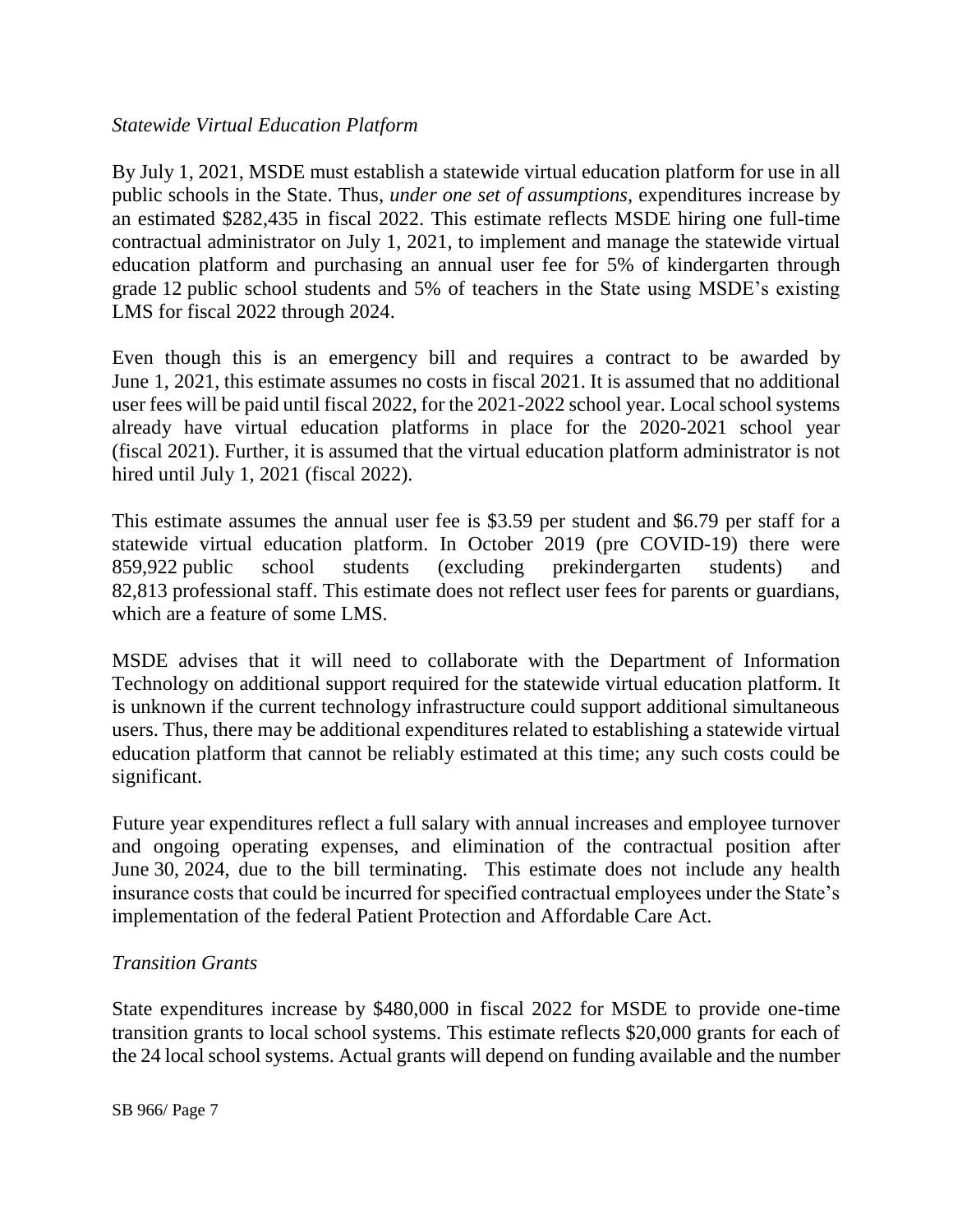of local school systems that request transition grants. It is assumed that they are one-time grants to assist school systems in transitioning to full-time virtual education.

#### *State Aid*

General fund expenditures through the State education funding formulas increase to the extent that the bill encourages students who are currently homeschooled or enrolled in a private school to enroll in a local virtual public school. The amount of any increase cannot be determined. There are nearly 30,000 homeschooled students in the State. Private schools enrolled approximately 61,000 students in kindergarten through grade 12 during the 2019-2020 school year (excluding publicly funded nonpublic school students). Due to the COVID-19 pandemic, these numbers increased for the 2020-2021 school year.

It is assumed that every student enrolled in a virtual learning program will count as a full-time equivalent student (FTES) for the local school system in the September 30 enrollment counts (and October counts for specified student populations) used to distribute State education aid. In fiscal 2020, State aid per FTES was approximately \$8,000; however, the amount of State per pupil aid varied by local school system from about \$4,200 for Talbot County to about \$14,200 for Somerset County.

Any impact is only for the 2021-2022 school year through the 2023-2024 school year due to the effective dates of the bill.

## *Federal COVID-19 Funds*

**Appendix 1** shows the amount of federal funds that each local school system and the SEED School have received in the three federal laws that have addressed the impact of COVID-19 on K-12 public education, including the American Rescue Plan Act of 2021 (ARP) that was signed into law on March 11, 2021. In total, MSDE receives nearly \$303 million, including \$195 million due to ARP, that may be used to implement this bill. Local education agencies (LEAs) directly receive approximately \$3.0 billion in additional federal funds. All of the funds must be encumbered by September 30, 2023 (fiscal 2024), but may be spent potentially into fiscal 2025.

**Local Fiscal Effect:** Under the bill, a local school system may use the statewide virtual school platform procured by MSDE to operate a virtual school. A virtual school operated using the statewide platform must meet specified requirements. In addition, each county board of education must adopt a policy to allow a student to attend a virtual school beginning in the 2021-2022 school year. The bill does not require each local school system to operate its own virtual school.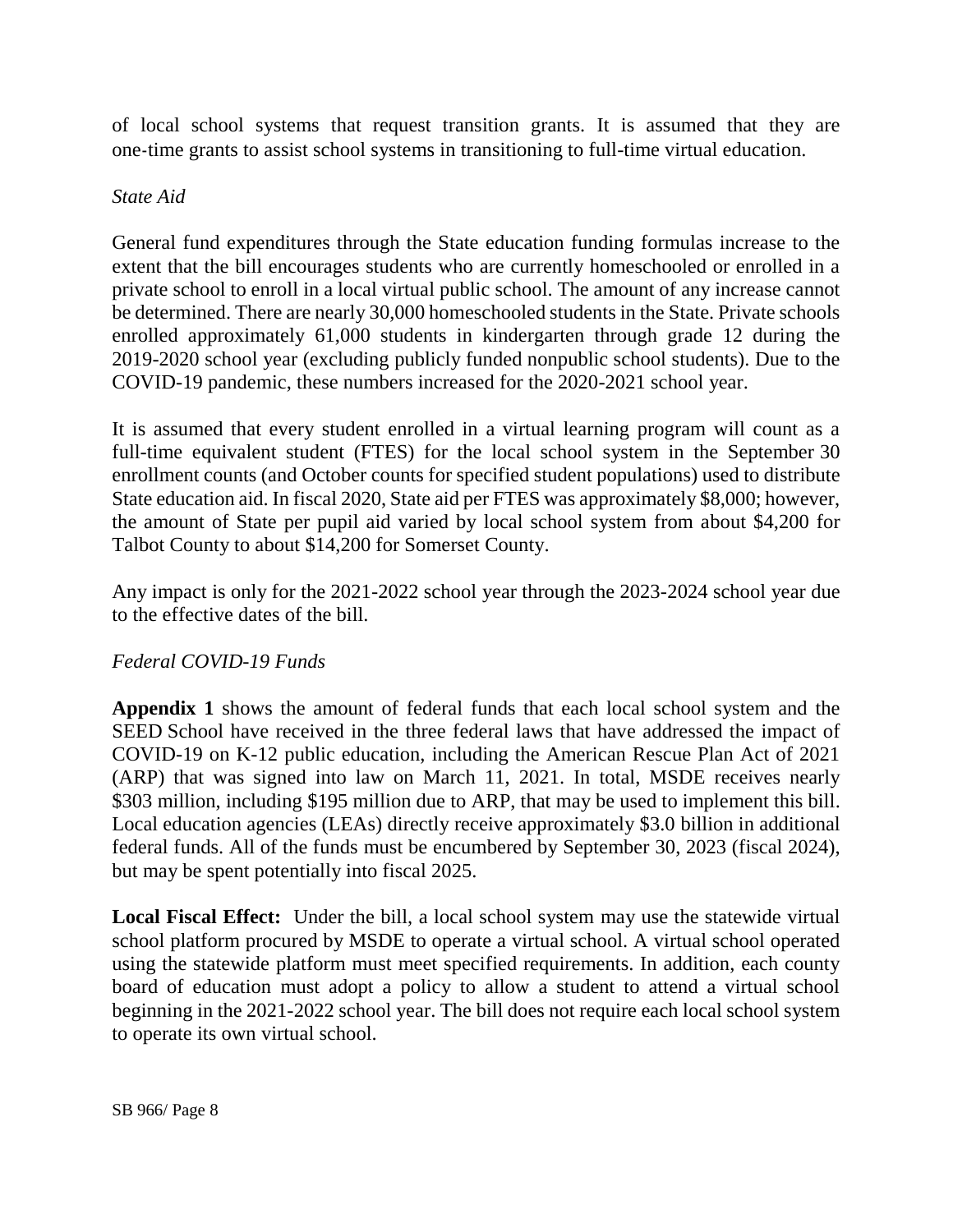#### *Self-assessment*

In addition each local school system must conduct a virtual learning self-assessment using a research-based framework recommended by the SBE by October 1, 2021. It is assumed that a local school system can conduct the self-assessment using existing resources; however, resources may be temporarily diverted from current tasks and priorities.

#### *Additional Students*

Local school system expenditures may increase if students currently homeschooled or enrolled in private schools decide to enroll in a virtual public school. It is assumed that virtual schools will receive the same per student funding as other students in the district. Per pupil local appropriations for public schools averaged about \$7,600 in fiscal 2020, ranging from about \$2,800 in Caroline County to \$14,100 in Worcester County.

It is assumed that local school systems can use the existing per pupil funding to provide virtual schooling for all grades. However, costs in some smaller systems or in school systems in which many students choose to attend the virtual school may not be fully absorbable during the short term because many local school system expenditures are fixed costs and cannot be quickly adjusted. Any such impact cannot be reliably estimated but may be mitigated by local school systems joining together to provide regional virtual schools (at least one is currently under development using federal Coronavirus Aid, Relief, and Economic Security (CARES) Act funds).

This estimate assumes that the local school systems use local teachers to deliver local curriculum and that these curriculum do not need to be approved by MSDE. To the extent that MSDE review is required, local school system expenditures increase. However, it is assumed that any such expenditures can be absorbed.

Virtual schools may help to alleviate school construction costs for local school systems. Given the backlog of school construction requests across the State, it is assumed there is no immediate impact.

Any impact is only for the 2021-2022 school year through the 2023-2024 school year due to the effective dates of the bill.

## **Additional Information**

**Prior Introductions:** None.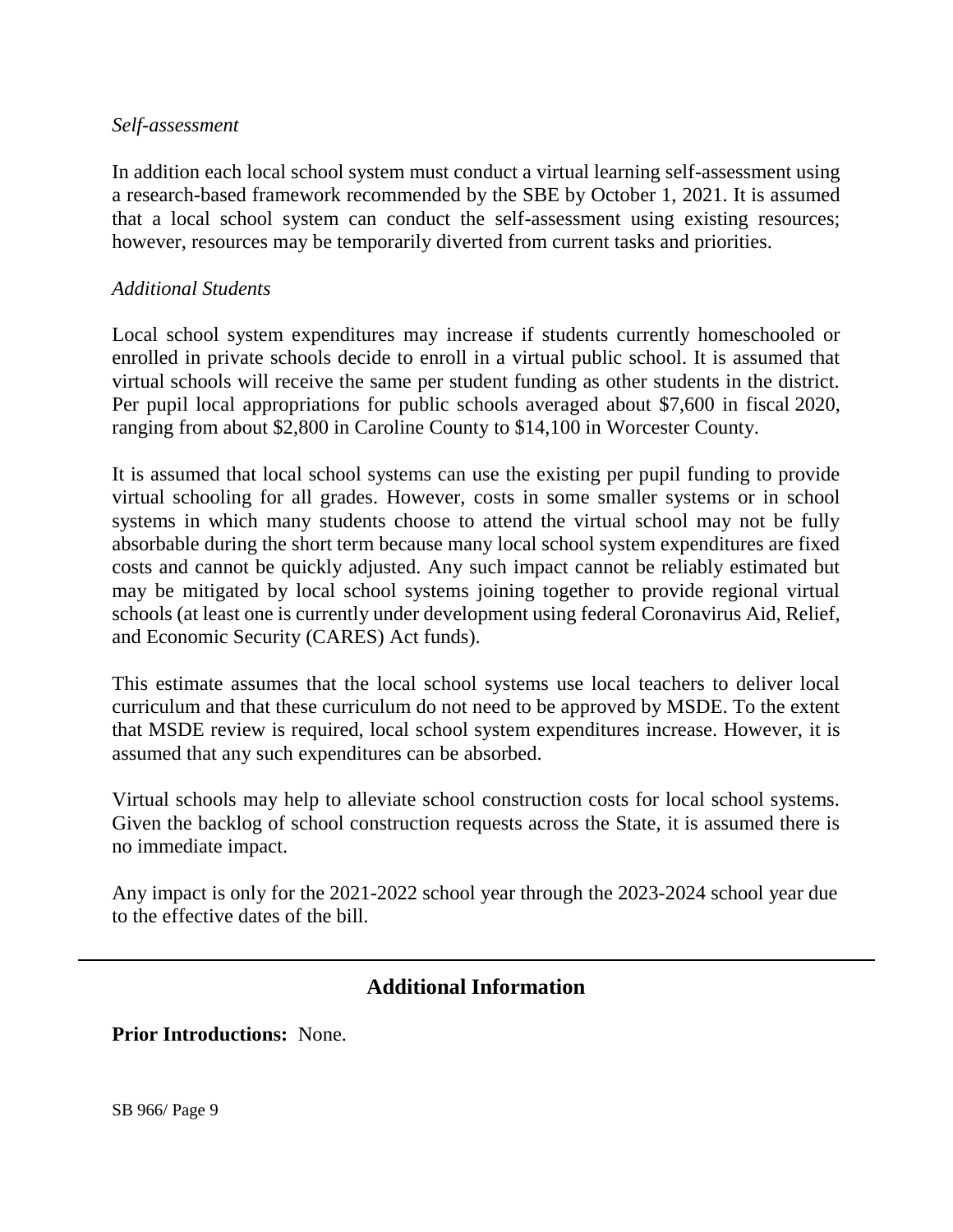**Designated Cross File:** None.

**Information Source(s):** Maryland State Department of Education; Department of General Services; Board of Public Works; Department of Legislative Services

**Fiscal Note History:** First Reader - March 30, 2021 rh/rhh

Analysis by: Caroline L. Boice Direct Inquiries to:

(410) 946-5510 (301) 970-5510